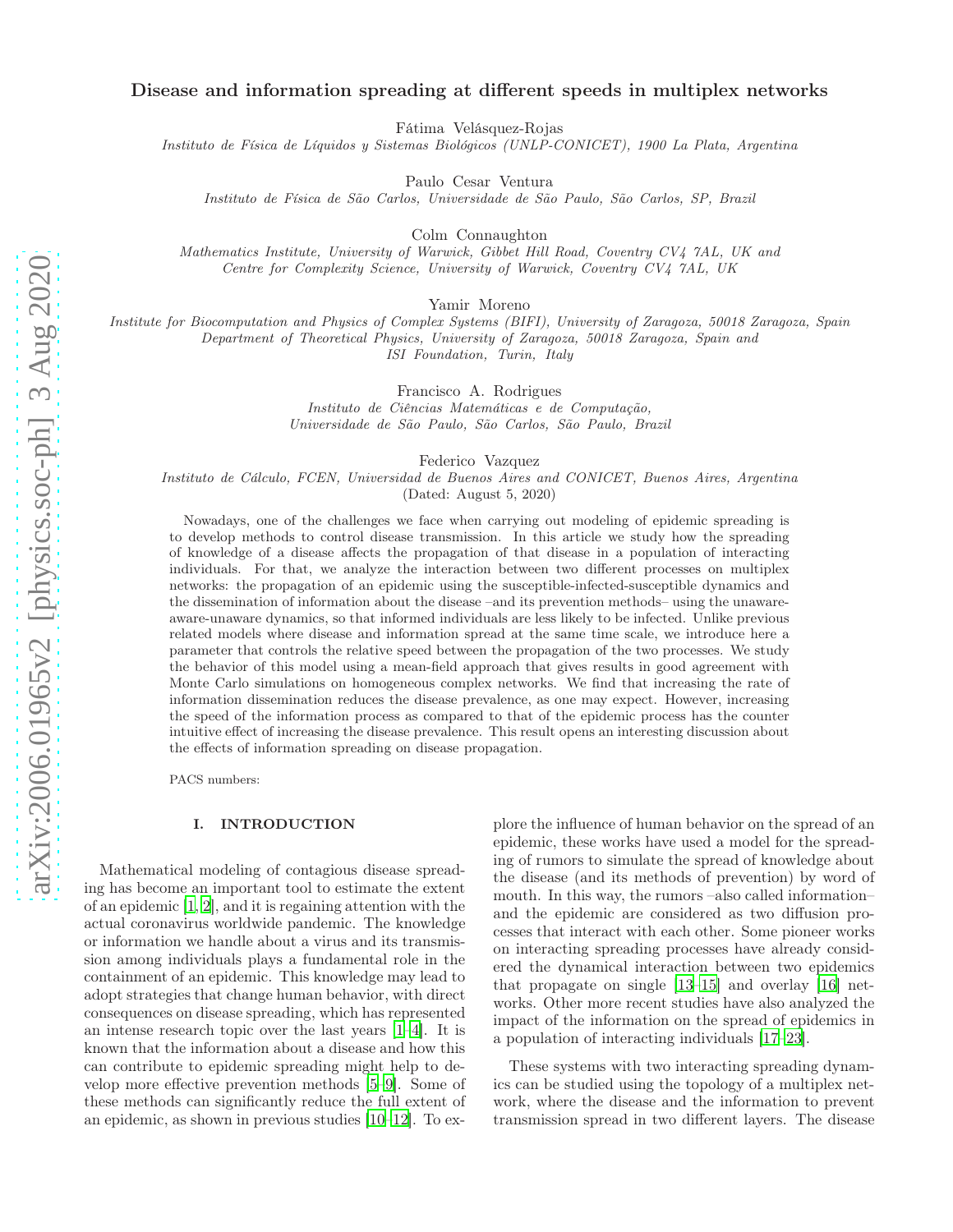layer may represent physical or proximity contacts for the spread of airborne diseases in people who interact regularly (family, coworkers, etc.) or occasionally (people who share public transport). The information layer represents contacts between people who exchange information face-to-face or in a virtual way by means of social networks. To model the spreading of awareness (information) in this entangled epidemic-information processes, Granell et al. [\[11,](#page-9-12) [12](#page-9-6)] implemented the susceptibleinfected-susceptible (SIS) dynamics, while Wang et al. [\[18,](#page-9-13) [19](#page-9-14)] used the susceptible-infected-recovered (SIR) dy-namics. In [\[11,](#page-9-12) [12](#page-9-6)] they showed that the degree of immunization of the informed individuals and the mass media change the critical aspects of disease spreading. Besides, in [\[18](#page-9-13), [19\]](#page-9-14) the authors showed that there is an optimal information transmission rate that minimizes the disease spreading. These works, however, assumed that the time scales associated to the propagation of the epidemic and the awareness processes are the same, while in principle one may expect that in real life epidemics and information does not necessarily spread at the same speed.

In this context, we introduced in a recent article [\[23](#page-9-11)] a new model of epidemic spreading with awareness considering the SIS dynamics for disease transmission and the dynamics of the Maki-Thompson rumor model [\[24](#page-9-15)] for rumor dissemination. We also considered an external parameter  $\pi$  that allows to control the relative timescales between the disease and rumor propagation processes. A remarkable result of this model is that the prevalence of the disease increases with  $\pi$ , that is, as the transitions of the rumor process happen faster than those of the epidemic process. This is a counter intuitive behavior, as one would expect that a faster informational process should be more efficient in reducing the disease propagation and prevalence. We note that in a previous work [\[15](#page-9-8)] the authors studied a model for the interplay between two competing epidemics that propagate at different speeds, which are controlled by the time step  $\Delta t$  of each process. However, unlike the model studied by Ventura et. al. [\[23](#page-9-11)] that uses an SIS-type dynamics on a two-layer network and individuals can be in the infected and informed states at the same time, the work in [\[15](#page-9-8)] assumes that the two diseases spread on a single network following the susceptible-infected-recovered dynamics and that each individual can catch at most one of the two diseases (cross-immunity).

In this article we consider a simplified version of the model studied in [\[23\]](#page-9-11), in order to understand the surprising influence of information awareness on the epidemic prevalence. Our simulation results on multilayer networks turn to be qualitatively the same as those obtained in [\[23\]](#page-9-11). However, we provide a continuous time formulation and a more complete theoretical analysis than performed before. We show that the resulting effects of varying the relative speed of infection and information processes are robust under models with a cyclic dynamics, which adds more evidence for the universal behavior of dynamical processes on multilayer networks [\[25\]](#page-9-16). A



<span id="page-1-1"></span>FIG. 1: Schematic illustration of a multiplex structure used for the SIS-UAU model. In the information layer, nodes have two possible states: unaware (U) and aware (A) of the disease. In the epidemic layer, nodes represent the same individuals as in the top layer and can be either susceptible (S) or infected (I).

mean-field (MF) approach helps to elucidate the mechanisms at play that give rise to some of the non-intuitive behavior mentioned above.

The article is organized as follows: In section [II,](#page-1-0) we introduce the multiplex framework and the dynamics of the model on each layer. We present numerical results in section [III](#page-2-0) and develop an analytical approach in section [IV.](#page-4-0) Finally, in section [V](#page-6-0) we give a summary and conclusions.

## <span id="page-1-0"></span>II. THE MODEL

We consider a two-layer network made of an epidemic layer, where the disease propagates, and an information layer, where the disease awareness takes place, as shown in Fig. [1.](#page-1-1) In the epidemic layer, nodes can be either Susceptible  $(S)$  or *Infected*  $(I)$ , while in the information layer nodes are either in the Unaware (U) state (an individual not aware of the disease) or in the Aware (A) state (subjects who are aware of the disease). We represent the composite state of a node with two capital letters, the first one for the epidemic state and the second one for the information state, i.e., Susceptible–Unaware (SU), Susceptible–Aware (SA), Infected–Unaware (IU), and Infected–Aware (IA).

The basic SIS dynamics, in which infected nodes transmit the disease to susceptible neighbors with rate  $\beta$  and recover from the disease at rate  $\mu$ , is modified to introduce the interaction between information and epidemics. The information is considered as the knowledge of the prevention methods that aware individuals have to reduce the probability of contracting the disease. This is modeled as a reduction in the contagion rate by a factor  $Γ(0 ≤ Γ ≤ 1)$  if the susceptible node is aware. Then, an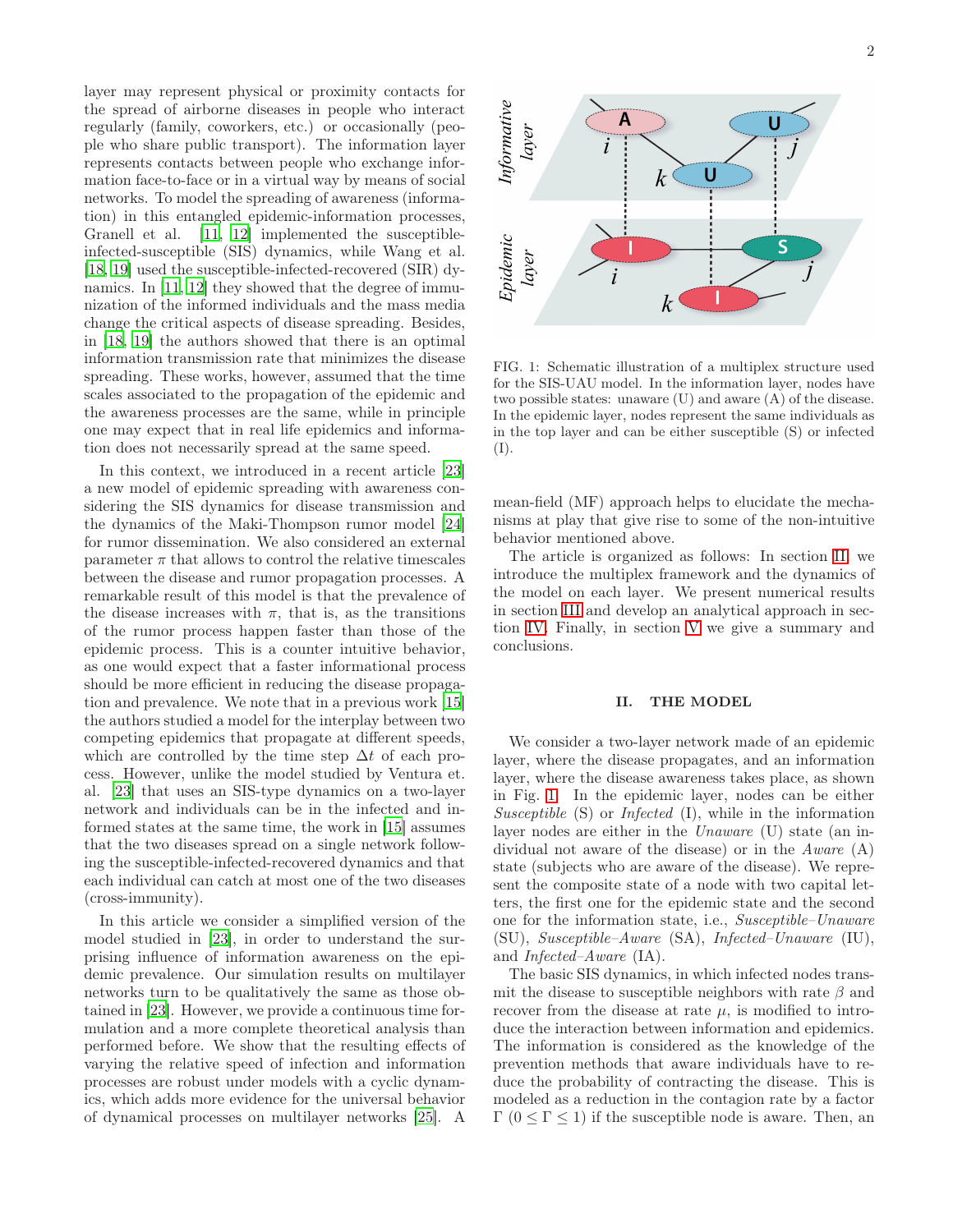

<span id="page-2-1"></span>FIG. 2: Schematic representation of the transitions between node states and their associated rates.

infected node infects an  $SU$  neighbor with rate  $\beta$ , while the infection rate is reduced to  $\Gamma \beta \leq \beta$  if the neighbor is in the SA state. The dynamics on the information layer is quite similar to that of the SIS model, i.e., an unaware node becomes aware with rate  $\gamma$  by contacting an aware neighbor, and aware nodes forget the information –or simply lose interest on it– and go back to the unaware state at rate  $\alpha$ . Besides, the existence of infected nodes reinforces the information about the disease, which is included in the model as a "self-awareness" of the infected people, where IU nodes spontaneously become aware at rate  $\kappa$ .

As mentioned before, in real life it is expected that both the epidemic and information dynamics do not necessarily evolve at the same speed. For this reason we introduce a parameter  $\pi$   $(0 \leq \pi \leq 1)$  that tunes the relative timescales associated with the disease and rumor propagation processes, by making the information and disease transitions proportional to  $\pi$  and  $(1 - \pi)$ , respectively. That is,  $\pi$  increases the speed of the information process as compared to the infection process, so that the final form of state transitions and their rates are:

$$
Ix + SU \xrightarrow{(1 - \pi)\beta} Ix + IU,
$$
  
\n
$$
Ix + SA \xrightarrow{(1 - \pi)\Gamma\beta} Ix + IA,
$$
  
\n
$$
Ix \xrightarrow{(1 - \pi)\mu} Sx,
$$

for the epidemic process, where  $x = U, A$  represent an arbitrary information state, and

$$
yU + yA \xrightarrow{\pi\gamma} yA + yA,
$$
  
\n
$$
yA \xrightarrow{\pi\alpha} yU,
$$
  
\n
$$
IU \xrightarrow{\pi\kappa} IA,
$$

for the information process, where  $y = I, S$  represent an



<span id="page-2-2"></span>FIG. 3: Average stationary density of infected nodes  $\langle \rho_i^* \rangle$  vs information speed  $\pi$ , for  $\gamma = 0.0$  (circles), 0.1 (squares) and 0.3 (triangles), and for the values of  $\kappa$  and  $\Gamma$  indicated in each panel. Other parameter values are  $\beta = 0.3$ ,  $\mu = 0.9$  and  $\alpha = 0.6$ . Symbols correspond to MC simulation results while solid lines represent the analytical approximation, derived in section [IV.](#page-4-0) The results are averaged over  $10^4$  independent realizations of the spreading process starting from a density of infected nodes  $\rho_i = 0.5$  and aware nodes  $\rho_a = 0.5$  uniformly distributed over the epidemic and the information layer, respectively. Each layer is an Erdös-Renyi network of mean degree  $\langle k \rangle = 20$  and  $N = 1000$  nodes.

arbitrary epidemic state. All these transitions are shown in Fig. [2.](#page-2-1)

## <span id="page-2-0"></span>III. NUMERICAL SIMULATION RESULTS

We perform numerical simulations of the model described in section [II](#page-1-0) using a two-layer network made of two Erdös-Rényi networks that represent the information and the epidemic layer, each one with  $N = 1000$ nodes and mean degree  $\langle k \rangle = 20$  (the typical number of different contacts per person reported in various surveys [\[26\]](#page-9-17)). The nodes in different layers represent the same individuals but their connections may differ in both layers. We analyze the behavior of the stationary density of infected nodes  $\rho_i^*$  (disease prevalence) and the stationary density of aware nodes  $\rho_a^*$ . We are particularly interested in studying how these two magnitudes are affected by the parameter  $\pi$ , which increases the speed of the information process as compared to that of the infection process.

In Fig. [3](#page-2-2) we show simulation results for the average value of  $\rho_i^*$  over  $10^4$  independent realizations of the dynamics as a function of  $\pi$ , for various parameter values. By comparing the top–left for panel with the bottom– left panel for  $\kappa = 0.5$ , we notice that  $\langle \rho_i^* \rangle$  is larger for  $\Gamma = 0.5$  than for  $\Gamma = 0$ . We can see a similar behavior if we compare top–right and bottom–right panels for  $\kappa = 1$ . In general, we have verified that  $\langle \rho_i^* \rangle$  increases as  $\Gamma$  increases. This is because the infection rate of SA nodes increases with  $\Gamma$ , increasing the overall infection rate and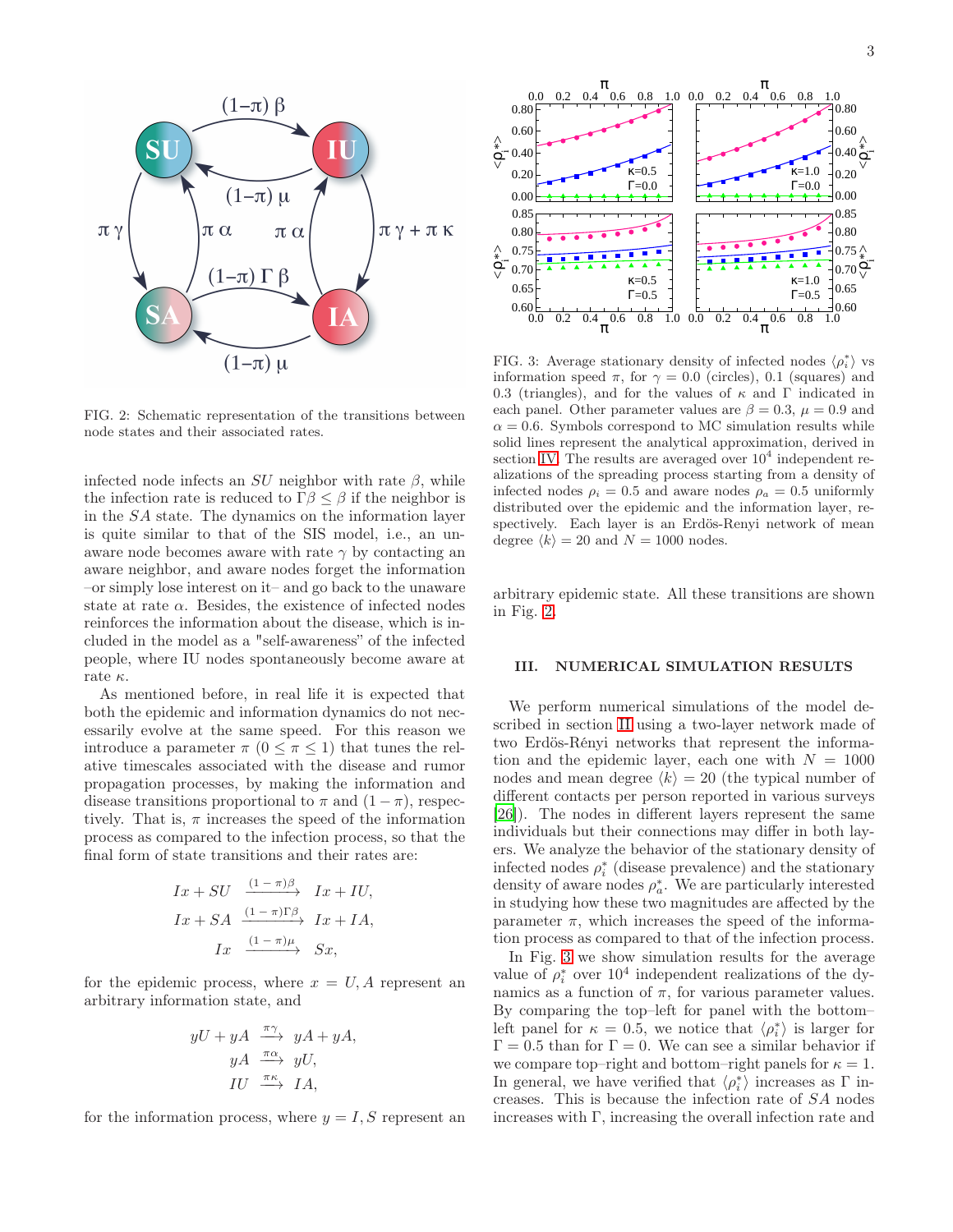

<span id="page-3-0"></span>FIG. 4: Top panels:  $\langle \rho_i^* \rangle$  vs self-awareness rate  $\kappa$  for  $\gamma = 0.1$ ,  $\beta = 0.3$ , and (a)  $\Gamma = 0.0$  and (b)  $\Gamma = 0.5$ . Bottom panels:  $\varphi^*_{i}$  vs infection rate  $\beta$  for  $\gamma = 0.1$ ,  $\kappa = 0.5$ , and (c)  $\Gamma = 0.0$ and (d)  $\Gamma = 0.5$ . Curves correspond to  $\pi = 0.1$  (circles), 0.5 (squares) and 0.9 (triangles).

so the disease prevalence. The second and less intuitive result shown in this figure is that the prevalence increases monotonically with  $\pi$  in all panels, which seems to be a quite robust behavior, independently on the parameter values. Indeed, a similar behavior was also observed in our previous work [\[23\]](#page-9-11) using a more complex model, suggesting that this phenomenology may be universal in these type of models. That is, speeding up the information dynamics with respect to the infection dynamics by increasing  $\pi$ , leads to a larger number of infected individuals at the stationary state. This result result does not seem obvious given that we would expect that a faster information dynamics would be more efficient in reducing the number of infections. By a "faster information dynamics" we mean that both information transmission and forgetting happen at higher rates, which are proportional to  $\pi$ . In the next section we develop a MF approach that helps to elucidate this apparently contradictory result.

We also notice in Fig. [3](#page-2-2) that the increase of the prevalence with  $\pi$  is less pronounced for  $\Gamma = 0.5$ , and we have verified that the curves become independent of  $\pi$ for  $\Gamma = 1$ . When  $\Gamma = 1$ , the infection and recovery rates  $(1 - \pi)\beta$  and  $(1 - \pi)\mu$ , respectively, are the same for both, unaware and aware nodes. Therefore, the dynamics becomes equivalent to that of the standard SIS model, with a stationary density of infected nodes in a MF set up given by the expression  $\rho_i^* = \frac{\beta \eta - \mu}{\beta \eta} = 0.85$ , which is independent of  $\pi$  because the infection and recovery rates are both proportional to  $1-\pi$ . Here  $\eta$  is the mean degree of the network (see section [IV\)](#page-4-0). For  $\Gamma = 0$ and  $\gamma = 0.3$  the prevalence vanishes for all  $\pi$  values (triangles in top panels), and thus the system is reduced to a standard cyclic UAU dynamics akin to that of the SIS model, with transmission and recovery information rates  $\gamma$  and  $\alpha$ , respectively, giving a stationary density of aware



<span id="page-3-1"></span>FIG. 5: Phase diagram on the  $\beta - \gamma$  plane showing the transition line between the healthy and endemic phases, for  $\mu = 0.9$ ,  $\alpha = 0.6$ ,  $\kappa = 0.5$ ,  $\Gamma = 0.1$  and  $\pi = 0.5$ . Squares correspond to simulation results while the solid line represents the analytical approximation from Eq. [\(20\)](#page-6-1). The inset is a zoom of the region indicated by a square, showing the analytical behavior of the transition line for small  $\gamma$ .

nodes in MF  $\rho_a^* = \frac{\gamma \eta - \alpha}{\gamma \eta} = 0.9$ .

In Fig. [4](#page-3-0) we show the behavior of the prevalence for two values of  $\Gamma$  and three values of  $\pi$ , as indicated in the legends. Panels (a) and (b) show the prevalence as a function of the self-awareness rate  $\kappa$ . We observe that the prevalence decreases with  $\kappa$ , confirming that the self-awareness is an effective method in reducing disease propagation. However, for  $\Gamma = 0.5$  the impact of  $\kappa$  on the prevalence is very small, and also the prevalence is almost independent on  $\pi$  [panel (b)]. Panels (c) and (d) show the prevalence as a function of the infection rate  $β$ . As it happens in panel (b), the prevalence barely varies with  $\pi$  for  $\Gamma = 0.5$  [panel (d)]. We also observe a transition from a healthy phase (epidemic extinction) to an endemic phase (epidemic propagation) at a threshold value  $\beta_c$ , which is reminiscent of that found in the SIS model.

To explore how the transition value  $\beta_c$  depends on the information transmission rate  $\gamma$ , we calculated  $\beta_c$  for  $\pi = 0.5, \Gamma = 0.1$  and various values of  $\gamma$  in the interval (0,1). Results are shown in the two-dimensional  $\beta - \gamma$ phase diagram of Fig. [5,](#page-3-1) where the square symbols represent the transition values that separate the healthy and endemic phases, calculated numerically. For a given  $\gamma$ , we simulated the quasi-stationary state as proposed by Ferreira and others in [\[27\]](#page-9-18), for several equally spaced values of  $\beta$ . The critical point  $\beta_c$  was estimated as the value of  $\beta$  that maximized the prevalence susceptibility, calculated as  $\chi = N(\langle \rho_i^2 \rangle - \langle \rho_i \rangle^2)/\langle \rho_i \rangle$ , where  $\langle \bullet \rangle$  represents an average over 1000 independent realizations of the dynamics. Starting from a population in the endemic phase with  $\beta \lesssim 0.35$  and increasing  $\gamma$  while keeping  $\beta$  fixed,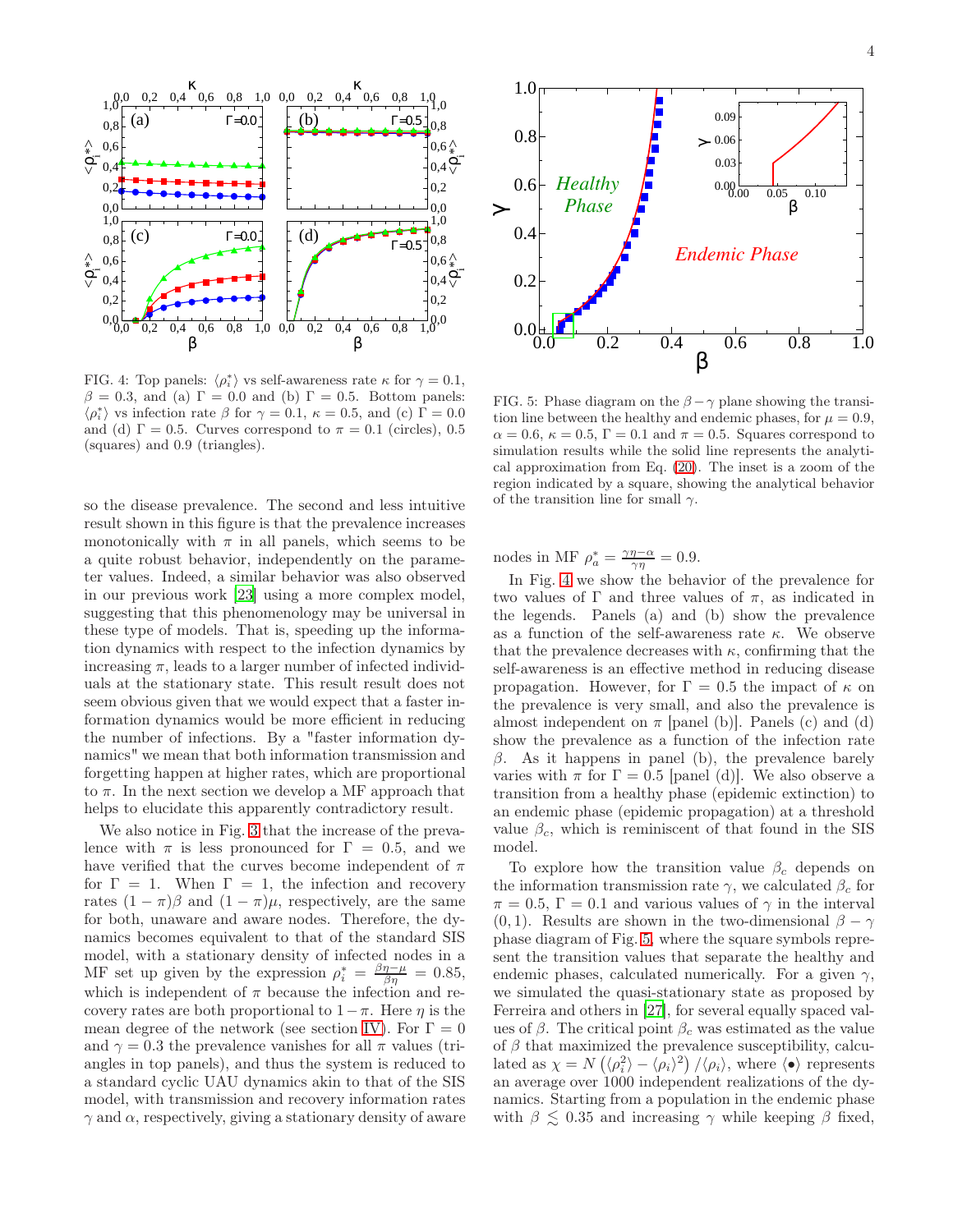the system undergoes a transition to a healthy phase as  $\gamma$  overcomes a threshold value  $\gamma_c(\beta)$ . However, for  $\beta \geq 0.35$  the system remains in the endemic phase for all  $\gamma$  values. This means that, as long as the infection rate is low enough, the epidemics can be stopped by increasing the rate at which the information is transmitted between individuals but, strikingly, the information spreading is not able to stop the disease propagation when the infection rate is high enough.

We also run simulations for other values of  $\pi$  and  $\Gamma$ (see Fig. 2 of the Supplementary Information). These simulations reveal that the transition lines are independent of  $\pi$ . Besides, the transition line  $(\beta_c, \gamma_c)$  becomes more vertical as  $\Gamma$  increases, until for  $\Gamma = 1.0$  it becomes the perfect vertical line  $\beta_c \simeq 0.05$ , independent of  $\gamma$  and  $\pi$ . An insight into these quite remarkable behaviors is given in section [IV.](#page-4-0)

Summarizing the behavior of the model with respect to the parameters we can say that, on the one hand, the disease prevalence decreases when the information spreading rates increase through  $\gamma$  and  $\kappa$ , or when the disease recovery rate  $\mu$  increases. On the other hand, the disease prevalence increases when the information recovery rate  $\alpha$  decreases, or when the infection rate increases through  $\beta$  and  $\Gamma$ . These results are expected by model construction. However, the prevalence increase with  $\pi$  turns to be an unexpected and a striking result that seems harder to understand. In section [IV](#page-4-0) we develop a MF approach that helps to gain an insight into these results.

#### <span id="page-4-0"></span>IV. MEAN-FIELD APPROACH

We study the behavior of the SIS/UAU model using a mean-field approximation that assumes that, at every infinitesimal time step  $dt$  of the dynamics, each node interacts with  $\eta$  neighbors chosen at random among the nodes of the entire population (annealing approximation). This approach neglects correlations that appear between the states of neighboring nodes in a static network, and should work reasonably well for random networks with homogeneous degree distributions and without degree correlations, such as the Erdös-Rényi networks. Then, the densities of nodes in each of the four states evolve according to the following set of coupled

rate equations:

$$
\frac{d\rho_{iu}}{dt} = (1 - \pi)\beta\eta\rho_{su}\rho_i + \pi\alpha\rho_{ia} - (1 - \pi)\mu\rho_{iu} \n- \pi\kappa\rho_{iu} - \pi\gamma\eta\rho_{iu}\rho_a,
$$
\n(1a)

$$
\frac{d\rho_{su}}{dt} = (1 - \pi)\mu\rho_{iu} + \pi\alpha\rho_{sa} - (1 - \pi)\beta\eta\rho_{su}\rho_i
$$

$$
- \pi\gamma\eta\rho_{su}\rho_a, \tag{1b}
$$

$$
\frac{d\rho_{ia}}{dt} = \pi \gamma \eta \rho_{iu} \rho_a + \pi \kappa \rho_{iu} + (1 - \pi) \Gamma \beta \eta \rho_{sa} \rho_i
$$

$$
- \pi \alpha \rho_{ia} - (1 - \pi) \mu \rho_{ia}, \qquad (1c)
$$

$$
\frac{d\rho_{sa}}{dt} = \pi \gamma \eta \rho_{su} \rho_a + (1 - \pi) \mu \rho_{ia} - \pi \alpha \rho_{sa}
$$

$$
- (1 - \pi) \Gamma \beta \eta \rho_{sa} \rho_i, \qquad (1d)
$$

where  $\rho_{xy}$  is the density of nodes in state  $xy(x=i, s)$  and  $y = u, a$ ,  $\rho_i = \rho_{iu} + \rho_{ia}$  is the density of infected nodes, and  $\rho_a = \rho_{ia} + \rho_{sa}$  is the density of aware nodes. Also, the conservation relation for the total number of nodes  $\rho_{iu} + \rho_{su} + \rho_{ia} + \rho_{sa} = \rho_i + \rho_s = \rho_a + \rho_u = 1$  holds at any time. The gain and loss terms of Eqs. [\(1\)](#page-5-0) correspond to the respective incoming and outgoing arrows at each of the four node states of Fig. [2.](#page-2-1) For instance, the gain term  $(1 - \pi)\beta\eta\rho_{su}\rho_i$  in Eq. [\(1a\)](#page-5-0) describes the fraction of nodes in state SU that make the transition to state IU per unit of time dt: an SU node is infected at rate  $(1 - \pi)\beta$  by each of its infected neighbors, which are a total of  $\eta \rho_i$  in average.

### <span id="page-4-1"></span>A. Stationary states

In this section we obtain solutions of the system of Eqs. [1](#page-5-0) at the stationary state. We are particularly interested in the behavior of  $\rho_i^*$  with  $\pi$ , which is the most intriguing as we showed in section [III.](#page-2-0) Given that Eqs. [1](#page-5-0) are a system of non-linear (quadratic) equations, explicit formulas for its stationary solutions can not be obtained with standard methods. Therefore, it is hard to obtain closed expressions for the densities as a function of the parameters. Instead, we derive here parametric equations that relate  $\rho_i^*$  and  $\pi$  through  $\rho_a^*$  (the "parameter"), which is an indirect form of expressing  $\rho_i^*$  as a function of  $\pi$ . For that, we obtain expressions for the different stationary densities  $\rho_{iu}^*, \rho_i^*, \rho_{su}^*$  and  $\rho_{sa}^*$  as a function of  $\rho_a^*$ , as we show bellow.

We start by adding Eqs. [\(1a](#page-5-0)) and [\(1c](#page-5-0)) on one side, and Eqs. [\(1c](#page-5-0)) and [\(1d](#page-5-0)) on the other side, to arrive to the following rate equations for  $\rho_i$  and  $\rho_a$ , respectively:

$$
\frac{d\rho_i}{dt} = (1 - \pi) [\beta \eta (\rho_{su} + \Gamma \rho_{sa}) - \mu] \rho_i, \qquad (2a)
$$

$$
\frac{d\rho_a}{dt} = \pi \left[ \gamma \eta (1 - \rho_a) - \alpha \right] \rho_a + \pi \kappa \rho_{iu}.
$$
 (2b)

A simple stationary solution of Eqs. [\(2\)](#page-5-0) is obtained by setting  $\rho_i = 0$ , which leads to  $[\gamma \eta (1 - \rho_a^*) - \alpha] \rho_a^* = 0$ for  $\pi \neq 0$ . Therefore, there are two trivial stationary states corresponding to a totally healthy population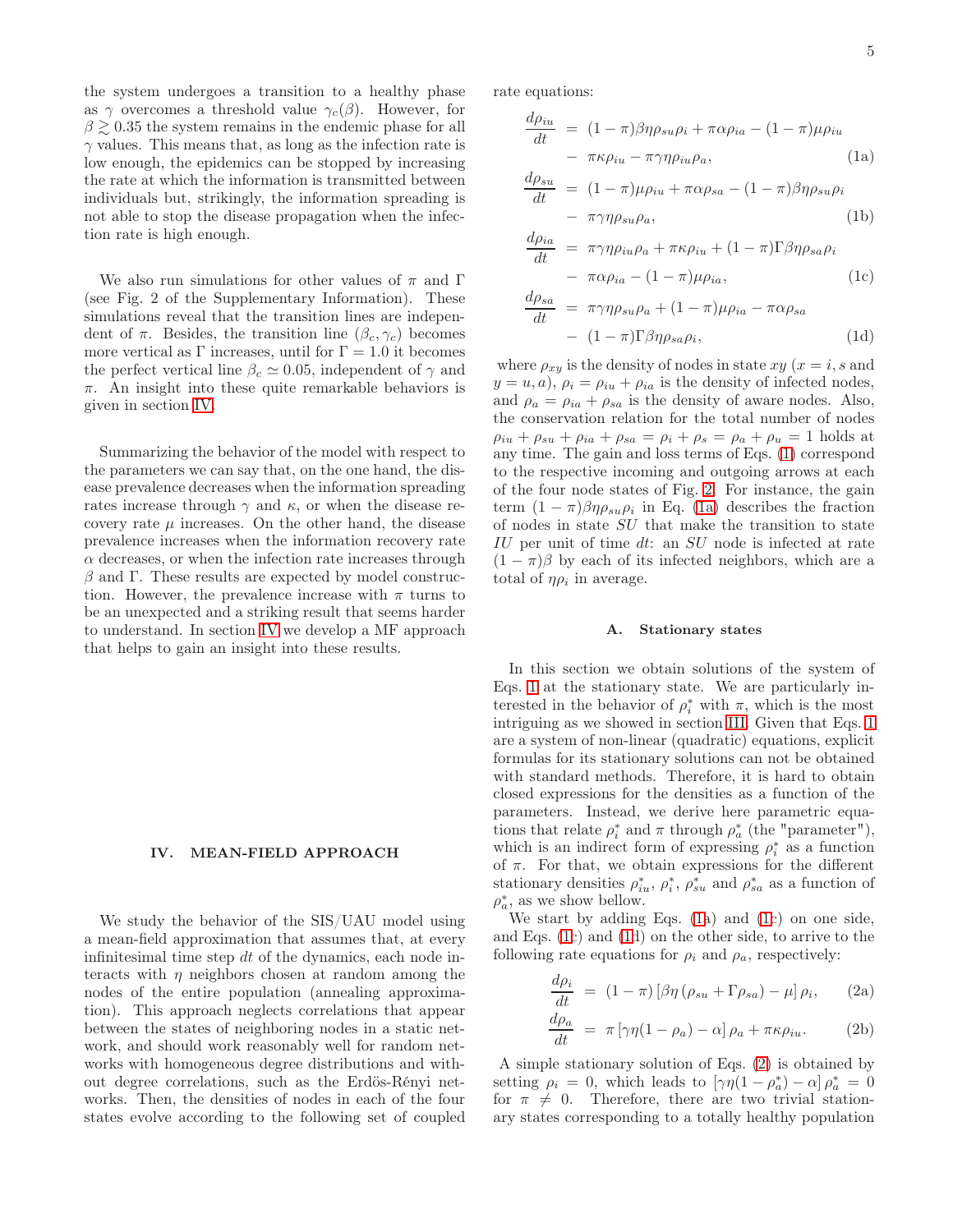$(\rho_{iu}^*=\rho_{ia}^*=0,\rho_s^*=1)$  in which (a) either all individuals are unaware  $(\rho_{sa}^* = 0, \rho_{su}^* = 1)$ , or (b) there is a fraction  $\rho_{sa}^* = \frac{\gamma \eta - \alpha}{\gamma \eta}$  of aware individuals. This scenario corresponds to a simple UAU dynamics. At the non-trivial stationary state  $\rho_i^* \neq 0$ , with  $\pi \in (0,1)$ , we obtain the equations

$$
\beta \eta \left( \rho_{su}^* + \Gamma \rho_{sa}^* \right) - \mu = 0, \text{ and } (3a)
$$

$$
\left[\gamma\eta(1-\rho_a^*)-\alpha\right]\rho_a^* + \kappa\rho_{iu}^* = 0. \tag{3b}
$$

Using the identities  $\rho_{su}^* + \rho_{iu}^* = \rho_u^* = 1 - \rho_a^*, \rho_{sa}^* + \rho_{ia}^* = \rho_a^*$ and  $\rho_i^* = \rho_{iu}^* + \rho_{ia}^*$  we can express  $\rho_{su}^*$  and  $\rho_{sa}^*$  in terms of  $\rho_i^*, \rho_a^*$  and  $\rho_{iu}^*$  as

<span id="page-5-0"></span>
$$
\rho_{su}^* = 1 - \rho_a^* - \rho_{iu}^* \quad \text{and} \tag{4a}
$$

$$
\rho_{sa}^* = \rho_a^* - \rho_i^* + \rho_{iu}^*.
$$
 (4b)

Substituting the expressions Eqs. [\(4\)](#page-5-0) for  $\rho_{su}^*$  and  $\rho_{sa}^*$  into Eq. [\(3a\)](#page-5-0) and solving for  $\rho_i^*$  we arrive to

$$
\rho_i^* = \frac{\beta \eta - \mu}{\Gamma \beta \eta} - \frac{(1 - \Gamma)(\rho_a^* + \rho_{iu}^*)}{\Gamma}.
$$
 (5)

Finally, replacing the expression

<span id="page-5-2"></span>
$$
\rho_{iu}^* = \frac{\left[\alpha - \gamma \eta (1 - \rho_a^*)\right] \rho_a^*}{\kappa} \tag{6}
$$

for  $\rho_{iu}^*$  from Eq. [\(3b\)](#page-5-0) into Eq. [\(5\)](#page-5-1) we obtain, after doing some algebra, the following equation that relates  $\rho_i^*$  with  $\rho_a^*$ 

<span id="page-5-3"></span>
$$
\rho_i^* = \frac{\beta \eta - \mu}{\Gamma \beta \eta} - \frac{(1 - \Gamma) \left[ \kappa + \alpha - \gamma \eta (1 - \rho_a^*) \right] \rho_a^*}{\Gamma \kappa}.
$$
 (7)

We can also express  $\rho_{su}^*$  and  $\rho_{sa}^*$  in terms of  $\rho_a^*$ . Inserting expression Eq. [\(6\)](#page-5-2) for  $\rho_{iu}^*$  into Eq. [\(4a\)](#page-5-0) we arrive to

<span id="page-5-5"></span>
$$
\rho_{su}^* = 1 - \frac{\left[\kappa + \alpha - \gamma \eta (1 - \rho_a^*)\right] \rho_a^*}{\kappa}.
$$
 (8)

Then, replacing Eqs. [\(6\)](#page-5-2) and [\(7\)](#page-5-3) for  $\rho_{iu}^*$  and  $\rho_i^*$ , respectively, into Eq. [\(4b\)](#page-5-0) we obtain

$$
\rho_{sa}^* = \frac{\left[\kappa + \alpha - \gamma \eta (1 - \rho_a^*)\right] \rho_a^*}{\Gamma \kappa} - \frac{\beta \eta - \mu}{\Gamma \beta \eta}.\tag{9}
$$

Now that we have explicit expressions for the stationary densities  $\rho_{iu}^*, \rho_i^*, \rho_{su}^*$  and  $\rho_{sa}^*$  in terms of  $\rho_a^*$  given by Eqs.  $(6)$ ,  $(7)$ ,  $(8)$  and  $(9)$ , respectively, we can obtain an expression that relates  $\pi$  with  $\rho_a^*$  by inserting these expressions into Eq. [\(1b\)](#page-5-0) at the stationary state

$$
(1-\pi)\mu \rho_{iu}^* + \pi \alpha \rho_{sa}^* - [(1-\pi)\beta \rho_i^* + \pi \gamma \rho_a^*] \eta \rho_{su}^* = 0, (10)
$$

and solving for  $\pi$ . After doing some algebra, we finally obtain the following equation that gives  $\pi$  as a function of the density  $\rho_a^*$  and the other parameters:

$$
\pi = \frac{P(\rho_a^*)}{Q(\rho_a^*)},\tag{11}
$$

where  $P$  and  $Q$  are polynomial of degree two and four in  $\rho_a^*$  given by Eqs. [\(A3\)](#page-7-0) and [\(A4\)](#page-7-1), respectively, of Appendix [A.](#page-7-2) In principle, it is possible to transform Eq. [\(11\)](#page-5-6) into a quartic equation in  $\rho_a^*$  and find its solution, which would give an expression for  $\rho_a^*$  as a function of the model's parameters and also an expression for  $\rho_i^*$  by inserting this expression for  $\rho_a^*$  into Eq. [\(7\)](#page-5-3). However, as we can guess, the resulting expression would be highly complicated and not very useful. Instead, we prefer to state the analytical relationship between  $\rho_i^*$  and  $\pi$  in the parametric form  $[\pi(\rho_a^*), \rho_i^*(\rho_a^*)]$ , where the expressions for  $\pi(\rho_a^*)$ and  $\rho_i^*(\rho_a^*)$  are given by Eqs. [\(11\)](#page-5-6) and [\(7\)](#page-5-3), respectively. This parametric solution is plotted by solid lines in Fig. [3](#page-2-2) and compared with MC simulation results (symbols). We observe that the agreement between theory and simulations is quite good for  $\Gamma = 0$ , but some discrepancies arise for  $\Gamma = 0.5$ .

<span id="page-5-1"></span>Even though the analytical solution presented above describes numerical data rather well, its complicated form makes it hard to explore the behavior of the densities with  $\pi$ . Instead, to gain an insight into the behavior of  $\rho_i^*$  with  $\pi$  it proves useful to analyze the simplest nontrivial case  $\gamma = 0$  and  $\Gamma = 0$ , where  $\rho_i^*$  also exhibits the monotonic increase with  $\pi$  observed for the general case  $\gamma \neq 0$  and  $\Gamma \neq 0$ . As we show in Appendix [B,](#page-8-0) the stationary density of infected nodes for  $\gamma = \Gamma = 0$  adopts the rather simple form

<span id="page-5-7"></span>
$$
\rho_i^* = \frac{\alpha(\beta\eta - \mu) \left[ \pi(\kappa + \alpha) + (1 - \pi)\mu \right]}{(\kappa + \alpha)\beta\eta \left[ \pi\alpha + (1 - \pi)\mu \right]}.
$$
 (12)

<span id="page-5-4"></span>We can check from expression Eq. [\(12\)](#page-5-7) that for  $\kappa = 0$ is  $\rho_i^* = \frac{\beta \eta - \mu}{\beta \eta}$ , which corresponds to the stationary value of  $\rho_i$  in the SIS model. Indeed, when  $\kappa = 0$  and  $\gamma = 0$ there are no transitions to aware states SA and IA, and thus all nodes are unaware at the steady state  $(\rho_{su}^* +$  $\rho_{iu}^* = 1$ , and subject to the standard SIS dynamics. For  $\kappa > 0$ , the term  $\pi(\kappa + \alpha)$  in the numerator of Eq. [\(12\)](#page-5-7) grows faster than the term  $\pi\alpha$  in the denominator as  $\pi$ increases, and thus  $\rho_i^*$  increases when  $\pi$  increases, as we have seen already for all parameter values analyzed in section [III.](#page-2-0)

This result can be understood intuitively with the help of Fig. [2,](#page-2-1) by analyzing the stationary flow between states. On the one hand, we expect that  $\rho_{sa}^{*}$  decreases as  $\pi$  increases. This is because the incoming flow  $F_{ia\rightarrow sa} = (1-\pi)\mu \rho_{ia}^*$  (from *IA* to *SA*) decreases with π, while the outgoing flow  $F_{sa \to su} = \pi \alpha \rho_{sa}^*$  (from SA to  $SU$ ) increases with  $\pi$ . On the other hand, we proved in Appendix [B](#page-8-0) that  $\rho_{su}^*$  is independent of  $\pi$  and given by the expression

<span id="page-5-8"></span>
$$
\rho_{su}^* = \frac{\mu}{\beta \eta}.\tag{13}
$$

<span id="page-5-9"></span><span id="page-5-6"></span>Therefore, when  $\pi$  increases the density of susceptible nodes  $\rho_s^* = \rho_{su}^* + \rho_{sa}^*$  decreases, and thus  $\rho_i^*$  increases.

It proves instructive to derive Eq. [\(13\)](#page-5-8) from the analysis of the flows of Fig. [2.](#page-2-1) Given that in the steady state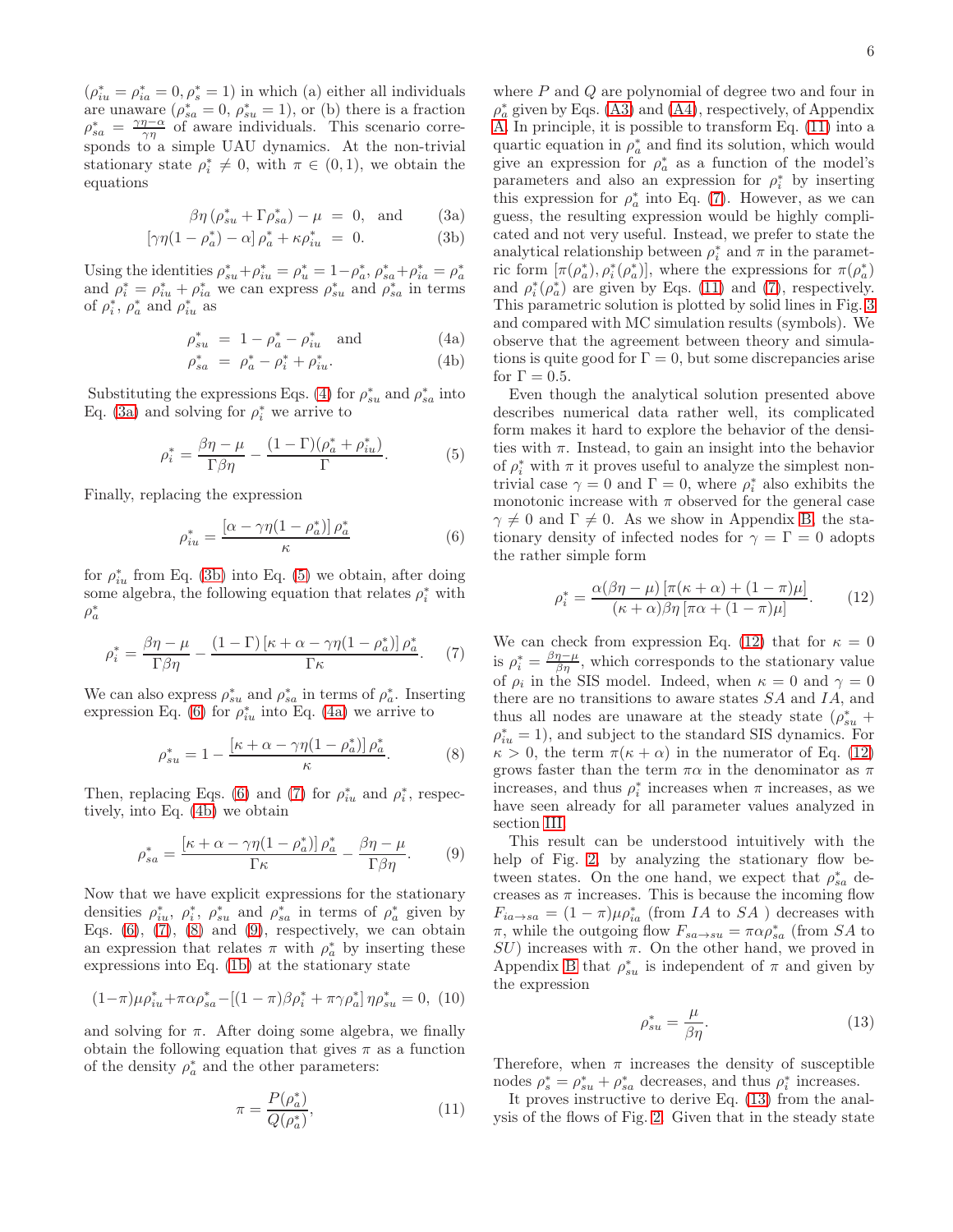the incoming and outgoing flows in any node state is the same, we have that  $F_{ia\rightarrow sa} = F_{sa\rightarrow su}$ , and thus we can think that there is a net flow from  $IA$  to  $SU$  equal to

$$
F_{ia \to su} = (1 - \pi)\mu \rho_{ia}^*.
$$
 (14)

Therefore, the total incoming flow to SU from infected states is

$$
F_{i \to su} = F_{iu \to su} + F_{ia \to su}
$$
\n
$$
= (1 - \pi)\mu \rho_{iu}^* + (1 - \pi)\mu \rho_{ia}^* = (1 - \pi)\mu \rho_i^*,
$$
\n(15)

while the outgoing flow from SU to infected nodes is

$$
F_{su \to i} = F_{su \to iu} = (1 - \pi)\beta\eta\rho_{su}^*\rho_i^*.
$$
 (16)

Then, the dynamics of the system corresponds to that of an  $SU \rightarrow I \rightarrow SU$  model, where we know that the stationary density of SU nodes equals the ratio between the recovery rate  $(1-\pi)\mu$  and the infection rate $(1-\pi)\beta\eta$ , leading to Eq. [\(13\)](#page-5-8).

## B. Stability analysis

A relevant feature in models of epidemic and information spreading is the existence of a transition from a healthy phase  $(\rho_i^* = 0)$  to an endemic phase  $(\rho_i^* > 0)$ as the infection probability overcomes a threshold value  $\beta_c$ , as we described in section [III](#page-2-0) and showed in Figs. [4](#page-3-0) and [5.](#page-3-1) We want to find an analytical expression for the transition line  $\beta_c(\gamma)$  of Fig. [5,](#page-3-1) along which the stability of the the healthy phase changes, so that it is stable for  $\beta < \beta_c$  and unstable for  $\beta > \beta_c$ . For that, we perform a linear stability analysis of the stable fixed points within the healthy phase, which are

<span id="page-6-2"></span>
$$
\vec{\rho}_1^* = (0, 0, 0, 1) \quad \text{for } \gamma \eta < \alpha \text{ and}
$$

$$
\vec{\rho}_2^* = \left(0, \frac{\gamma \eta - \alpha}{\gamma \eta}, 0, \frac{\alpha}{\gamma \eta}\right) \quad \text{for } \gamma \eta > \alpha. \tag{17}
$$

where  $\vec{\rho}_n^* \equiv (\rho_{iu}^*, \rho_{sa}^*, \rho_{ia}^*, \rho_{su}^*),$  with  $n = 1, 2$ . These are the two fixed points corresponding to the healthy phase obtained in section [IV A,](#page-4-1) where the dynamics of aware nodes is given by Eq. [\(2b\)](#page-5-0) with  $\rho_{iu} = 0$ 

$$
\frac{d\rho_a}{dt} = \pi \left[ \gamma \eta (1 - \rho_a) - \alpha \right] \rho_a.
$$

The linearized form of this equation around  $\rho_a = 0$  corresponding to the fixed point  $\vec{\rho}_1^*$  is  $d\rho_a/dt = \lambda \rho_a$ , with  $\lambda \equiv \pi(\gamma \eta - \alpha)$ . Then,  $\vec{\rho}_1^*$  is stable (unstable) for  $\lambda < 0$  $(\lambda > 0)$ , as stated in Eqs. [\(17\)](#page-6-2) assuming  $\pi \neq 0$ .

In Appendix [C](#page-8-1) we perform a linear stability analysis of the fixed points  $\vec{\rho}_n^* = (0, A, 0, 1 - A)$ , where

<span id="page-6-4"></span>
$$
A = 0 \qquad \text{for } \gamma \eta < \alpha \ (n = 1) \text{ and}
$$
\n
$$
A = \frac{\gamma \eta - \alpha}{\gamma \eta} \quad \text{for } \gamma \eta > \alpha \ (n = 2), \tag{18}
$$



<span id="page-6-5"></span>FIG. 6: Phase diagram on the  $\beta - \gamma - \Gamma$  space obtained from Eq. [\(20\)](#page-6-1) for the same parameter values as in Fig. [5.](#page-3-1)

and show that the following relation must hold at the transition point:

<span id="page-6-3"></span>
$$
[(1 - \pi)\mu + \pi(\gamma\eta + \kappa)][(1 - \Gamma)\beta\eta A + \mu - \beta\eta] = 0. (19)
$$

Given that we considered the rates  $\mu, \gamma$  and  $\kappa$  to be positive in simulations, the first term in brackets of Eq. [\(19\)](#page-6-3) is positive, thus we have

$$
(1 - \Gamma)\beta \eta A + \mu - \beta \eta = 0.
$$

Replacing the values of A from Eqs. [\(18\)](#page-6-4), we finally obtain the following expression for the critical infection rate:

<span id="page-6-1"></span>
$$
\beta_c = \begin{cases} \frac{\mu}{\eta} & \text{for } \gamma \eta < \alpha \text{ and} \\ \frac{\gamma \mu}{\gamma \eta - (1 - \Gamma)(\gamma \eta - \alpha)} & \text{for } \gamma \eta > \alpha. \end{cases}
$$
(20)

In Fig. [5](#page-3-1) we observe that the analytical approximation of the transition line  $\beta_c(\gamma)$  from Eq. [\(20\)](#page-6-1) (solid line) agrees quite well with the transition points obtained from simulations (squares). We can also check that  $\beta_c$  approaches the value  $\mu/(\Gamma \eta) = 0.45$  in the  $\gamma \to \infty$  limit (for  $\mu = 0.9, \Gamma = 0.1$  and  $\eta = 20$ ), confirming that for high enough values of  $\beta$  the information is not able to stop the epidemics, as mentioned in section [III.](#page-2-0) We also see that for  $\Gamma = 1$  is  $\beta_c = \mu/\eta = 0.045$  for all  $\gamma$ , which is in agreement with MC results (see section I of the Supplementary Information). Given that performing numerical simulations for various values of  $\gamma$  and  $\Gamma$  are very costly, we also implemented Eq. [\(20\)](#page-6-1) to build a transition plane in the  $\beta - \gamma - \Gamma$  space. Results are shown in the phase diagram of Fig. [6.](#page-6-5)

### <span id="page-6-0"></span>V. CONCLUSIONS

We have explored the interplay between the propagation of an epidemic disease using the susceptibleinfected-susceptible dynamics and the dissemination of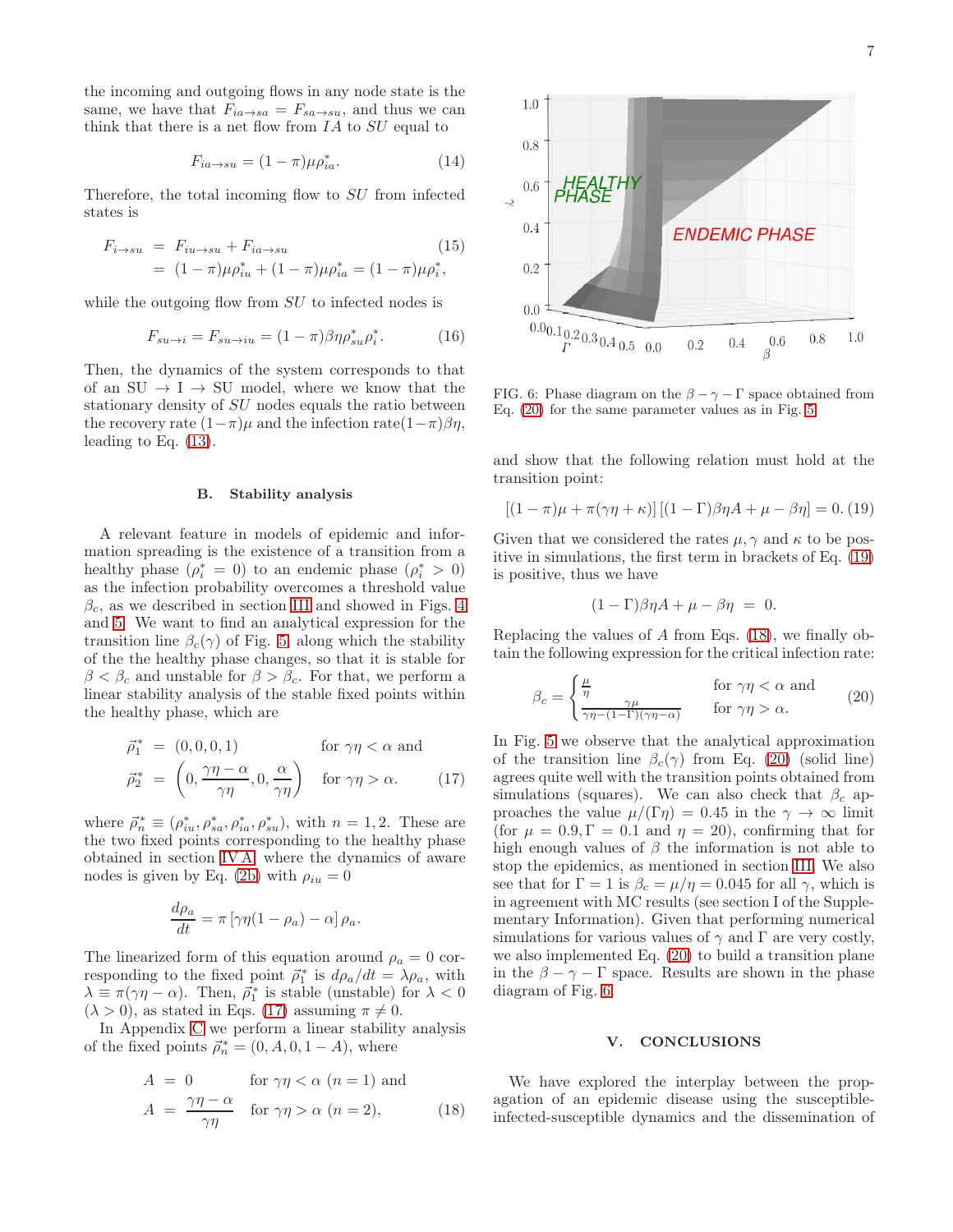information about the knowledge of the disease using the unaware-aware-unaware dynamics, as a simplified model from a recent study [\[23\]](#page-9-11). For that, we assumed that the disease and the information spread on two coupled Erdös-Rényi networks where these two processes interact with each other, and whose relative propagation speeds are controlled by an external parameter  $\pi$ . We have verified that the information helps to reduce the disease prevalence and increase the epidemic threshold of the disease. We have also observed that self-awareness, which keeps infected individuals aware of their condition, is a very effective mechanism for reducing the disease prevalence. Surprisingly, the prevalence increases with  $\pi$ , that is, as the information dynamics is faster. This seemingly counter intuitive result was also obtained in a more complex model studied in our previous work [\[23\]](#page-9-11) and, therefore, it seems to be universal and independent of the model details. However, it was not fully explored and understood.

In order to gain an insight into this phenomenon, we developed a MF approach to study the dynamics of the model. We found a good agreement between simulations of the model and analytical MF results. We showed that the SIS/UAU dynamics in MF exhibits a behavior that is qualitatively the same to that found in the SIS/UAU and SIS/UARU models using the Markov chain approach and Monte Carlo simulations [\[23\]](#page-9-11), in particular, the increase of the prevalence with  $\pi$ . Besides, the MF approach allowed for the detailed study of a simple non-trivial case where the relation between the prevalence and  $\pi$  was analyzed in terms of probability flows between states.

It is interesting to note that the non-trivial relation between disease propagation and information spreading described in this article calls for a careful analysis of the impact of information management on disease spreading in a real society, something very pertinent in the current global pandemic. Given that these results seem to

8

hold for cyclic (SIS-like) spreading dynamics, both for disease and information processes, it would be worthwhile to explore whether a similar phenomena is observed in models where two non-cyclic (SIR-type) dynamics interact, with controllable relative speeds. It might also be worth studying the behavior of the model on multilayer networks with more complex topologies than the Erdös-Renyi networks used in this work, such as scale-free networks or contact networks with a structure obtained from real data.

#### Acknowledgments

Y. M. acknowledges support from Intesa Sanpaolo Innovation Center, from the Government of Aragón and FEDER funds, Spain through grant ER36 − 20R to FENOL, and by MINECO and FEDER funds (grant FIS2017 − 87519−P). The funders had no role in study design, data collection, and analysis, decision to publish, or preparation of the manuscript. F.V. acknowledges financial support from CONICET (Grant No. PIP 0443/2014) and from Agencia Nacional de Promoción Cienítfica y Tecnológica (Grant No. PICT 2016 Nro 2010215). PCV thanks FAPESP for the PhD grant  $2016/24555 - 0$ . Research carried out using the computational resources of the Center for Mathematical Sciences Applied to Industry (CeMEAI) funded by FAPESP  $(\text{grant } 2013/07375 - 0)$ . FAR acknowledges financial support from the Conselho Nacional de Desenvolvimento Cient´fico e Tecnológico (CNPq, Grant number  $309266/2019 - 0$ .

## <span id="page-7-2"></span>Appendix A: Complete form of polynomial  $P$  and  $Q$

Solving for  $\pi$  from Eq. [\(10\)](#page-5-9) we obtain

$$
\pi = \frac{\beta \eta \rho_i^* \rho_{su}^* - \mu \rho_{iu}^*}{\rho_{su}^* (\beta \eta \rho_i^* - \gamma \eta \rho_a^*) - \mu \rho_{iu}^* + \alpha \rho_{sa}^*},\tag{A1}
$$

which, after inserting expressions for  $\rho_{iu}^*, \rho_i^*, \rho_{su}^*$  and  $\rho_{sa}^*$  from Eqs. [\(6\)](#page-5-2), [\(7\)](#page-5-3), [\(8\)](#page-5-4) and [\(9\)](#page-5-5), respectively, becomes

$$
\pi = \frac{P(\rho_a^*)}{Q(\rho_a^*)},\tag{A2}
$$

<span id="page-7-0"></span>with

$$
P(\rho_a^*) = \frac{\beta \eta}{\Gamma} \left[ \frac{\beta \eta - \mu}{\beta \eta} - (1 - \Gamma) \left( \rho_a^* + \frac{[\alpha - \gamma \eta (1 - \rho_a^*)] \rho_a^*}{\kappa} \right) \right] - \frac{\mu \left[ \alpha - \gamma \eta (1 - \rho_a^*) \right] \rho_a^*}{\kappa},\tag{A3}
$$

and

<span id="page-7-1"></span>
$$
Q(\rho_a^*) = \left(1 - \rho_a^* + \frac{[\alpha - \gamma \eta (1 - \rho_a^*)] \rho_a^*}{\kappa}\right) \left\{\frac{\beta \eta}{\Gamma} \left[\frac{\beta \eta - \mu}{\beta \eta} - (1 - \Gamma) \left(\rho_a^* + \frac{[\alpha - \gamma \eta (1 - \rho_a^*)] \rho_a^*}{\kappa}\right)\right] - \gamma \eta \rho_a^*\right\}
$$

$$
- \frac{\mu \left[\alpha - \gamma \eta (1 - \rho_a^*)\right] \rho_a^*}{\kappa} + \frac{\alpha}{\Gamma} \left[\rho_a^* + \frac{\Gamma \left[\alpha - \gamma \eta (1 - \rho_a^*)\right] \rho_a^*}{\kappa^2} - \frac{\beta \eta - \mu}{\beta \eta}\right].
$$
 (A4)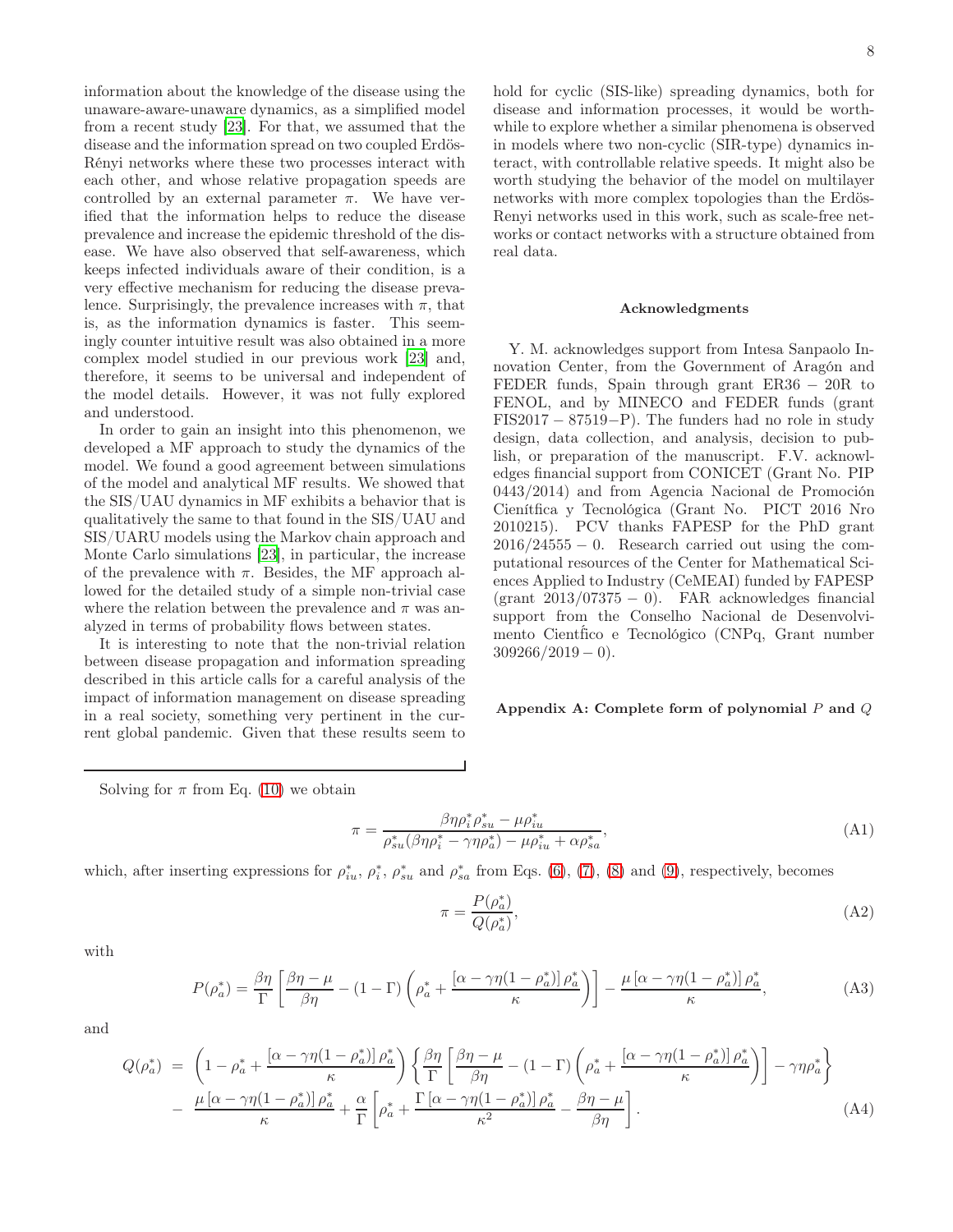### <span id="page-8-0"></span>Appendix B: Solution for  $\gamma = 0$  and  $\Gamma = 0$

For  $\gamma = 0$  and  $\Gamma = 0$  Eqs. [\(1\)](#page-5-0) are reduced to the simpler form

$$
\frac{d\rho_{iu}}{dt} = (1 - \pi)\beta\eta\rho_{su}\rho_i + \pi\alpha\rho_{ia} - (1 - \pi)\mu\rho_{iu} - \pi\rho_{iu},
$$
\n(B1a)

$$
\frac{d\rho_{su}}{dt} = (1 - \pi)\mu\rho_{iu} + \pi\alpha\rho_{sa} - (1 - \pi)\beta\eta\rho_{su}\rho_i, \quad (B1b)
$$

$$
\frac{d\rho_{ia}}{dt} = \pi \rho_{iu} - \pi \alpha \rho_{ia} - (1 - \pi) \mu \rho_{ia},
$$
 (B1c)

$$
\frac{d\rho_{sa}}{dt} = (1 - \pi)\mu\rho_{ia} - \pi\alpha\rho_{sa}.
$$
 (B1d)

The trivial fixed point of this system of equations is  $\rho_{su}^* = 1.0$ , corresponding to a totally healthy and unaware population. The non-trivial fixed point corresponds to the stationary densities

$$
\rho_{iu}^* = \frac{\alpha(\beta \eta - \mu)}{(\kappa + \alpha)\beta\eta} \tag{B2}
$$

$$
\rho_{ia}^* = \frac{\pi \alpha \kappa (\beta \eta - \mu)}{(\kappa + \alpha) \beta \eta \left[ \pi \alpha + (1 - \pi) \mu \right]}
$$
(B3)

$$
\rho_{su}^* = \frac{\mu}{\beta \eta} \tag{B4}
$$

$$
\rho_{sa}^{*} = \frac{(1-\pi)\mu\kappa(\beta\eta-\mu)}{(\kappa+\alpha)\beta\eta\left[\pi\alpha+(1-\pi)\mu\right]}.
$$
 (B5)

The expression for the disease prevalence is

$$
\rho_i^* = \frac{\alpha(\beta \eta - \mu) \left[ \pi(\kappa + \alpha) + (1 - \pi)\mu \right]}{(\kappa + \alpha)\beta \eta \left[ \pi \alpha + (1 - \pi)\mu \right]} \tag{B6}
$$

Equation [\(B6\)](#page-8-2) predicts that the prevalence takes the value  $\rho_i^* = \alpha(\beta \eta - \mu)/[(1+\alpha)\beta \eta] = 0.1875$  and  $\rho_i^* = (\beta \eta - \mu)/[(1+\alpha)\beta \eta]$  $\mu$ / $\beta$ η = 0.5 in the  $\pi$  = 0 and  $\pi$  = 1 limits, respectively. However, these extreme cases are pathological because the above limiting values do not correspond to the value of  $\rho_i^*$  at those points. That is,  $\rho_i^*$  exhibits a discontinuity at  $\pi = 0$  and at  $\pi = 1$ . To see that we rewrite Eqs. [\(B1\)](#page-8-3) for  $\pi = 0$ 

$$
\frac{d\rho_{iu}}{dt} = \beta \eta \rho_{su} \rho_i - \mu \rho_{iu},
$$
\n
$$
\frac{d\rho_{su}}{dt} = \mu \rho_{iu} - \beta \eta \rho_{su} \rho_i,
$$
\n
$$
\frac{d\rho_{ia}}{dt} = -\mu \rho_{ia},
$$
\n
$$
\frac{d\rho_{sa}}{dt} = \mu \rho_{ia},
$$
\n
$$
(B7)
$$

whose non-trivial stationary solution is  $\rho_{iu}^* = C_0 - \mu/\beta \eta$ ,  $\rho_{ia}^* = 0, \ \rho_{su}^* = \mu/\beta\eta \text{ and } \rho_{sa}^* = 1 - C_0^*$ , where  $C_0 =$  $\rho_u(t=0)$  is a constant. Assuming that all individuals are unaware initially,  $C_0 = 1$ , leads to a prevalence  $\rho_i^* =$  $(\beta \eta - \mu)/\beta \eta = 0.5$  at  $\pi = 0$ , which is higher by a factor

 $(1 + \alpha)/\alpha = 2.66$  than the limit  $\pi \to 0$  from Eq. [\(B6\)](#page-8-2). For  $\pi = 1$  Eqs. [\(B1\)](#page-8-3) are reduced to

$$
\frac{d\rho_{iu}}{dt} = \alpha \rho_{ia} - \rho_{iu},
$$
\n
$$
\frac{d\rho_{su}}{dt} = \alpha \rho_{sa},
$$
\n
$$
\frac{d\rho_{ia}}{dt} = \rho_{iu} - \alpha \rho_{ia},
$$
\n
$$
\frac{d\rho_{sa}}{dt} = -\alpha \rho_{sa},
$$
\n
$$
(B8)
$$

<span id="page-8-3"></span>whose stationary solution is  $\rho_{iu}^* = \alpha C_1/(1+\alpha)$ ,  $\rho_{ia}^* =$  $C_1/(1+\alpha)$ ,  $\rho_{su}^* = 1 - C_1$  and  $\rho_{sa}^* = 0$ , where  $C_1 = \rho_i(t=$ 0). That is, the fraction of infected nodes stays constant over time. If there is one infected individual initially, then the prevalence is  $\rho_i^* = 1/N \ll 1$  for large N.

We note that the stationary density of aware nodes  $\rho_a^* = (\beta \eta - \mu) / [\beta \eta (1 + \alpha)]$  is independent on  $\pi$ , while  $\rho_i^*$ does depend to  $\pi$ . This means that both SIS and UAU dynamics are cyclic but not equivalent. This equivalence is broken by the term  $\kappa\pi$  in the spontaneous transition  $IU \rightarrow IA$ . Indeed, for the  $\kappa = 0$  case we obtain that  $\rho_i^* = (\beta \eta - \mu)/\beta \eta$  independent on  $\pi$ . This gives an insight into the non-intuitive behavior of  $\rho_i^*$ , as we describe in section [IV A.](#page-4-1)

#### <span id="page-8-1"></span>Appendix C: Linear stability analysis

<span id="page-8-2"></span>To better handle calculations, we write the fixed points of Eqs. [\(17\)](#page-6-2) in the general form  $\vec{\rho}_n^* = (0, A, 0, 1 - A),$ where

$$
A = 0 \qquad \text{for } \gamma \eta < \alpha \ (n = 1) \text{ and}
$$

$$
A = \frac{\gamma \eta - \alpha}{\gamma \eta} \quad \text{for } \gamma \eta > \alpha \ (n = 2), \tag{C1}
$$

and study their stability under a small perturbation by means of Eqs. [\(1\)](#page-5-0). For that, we linearize Eqs. [\(1\)](#page-5-0) around the fixed point  $\vec{\rho}_n^*$  by setting  $\rho_{iu} = \epsilon_1$ ,  $\rho_{sa} = \vec{A} + \epsilon_2$  and  $\rho_{ia} = \epsilon_3$ , with  $|\epsilon_k| \ll 1$   $(k = 1, 2, 3)$ , and study their time evolution (the evolution of  $\rho_{su}$  is obtained from the other three densities). Neglecting terms of order  $\epsilon_k^2$ , we obtain

$$
\frac{d\vec{\epsilon}}{dt} = \mathbf{M}\,\vec{\epsilon}
$$
 (C2)

,

where

$$
\mathbf{M} \equiv \begin{pmatrix} a & 0 & b \\ c & d & e \\ f & 0 & g \end{pmatrix} \quad \text{and} \quad \vec{\epsilon} \equiv (\epsilon_1, \epsilon_2, \epsilon_3)
$$